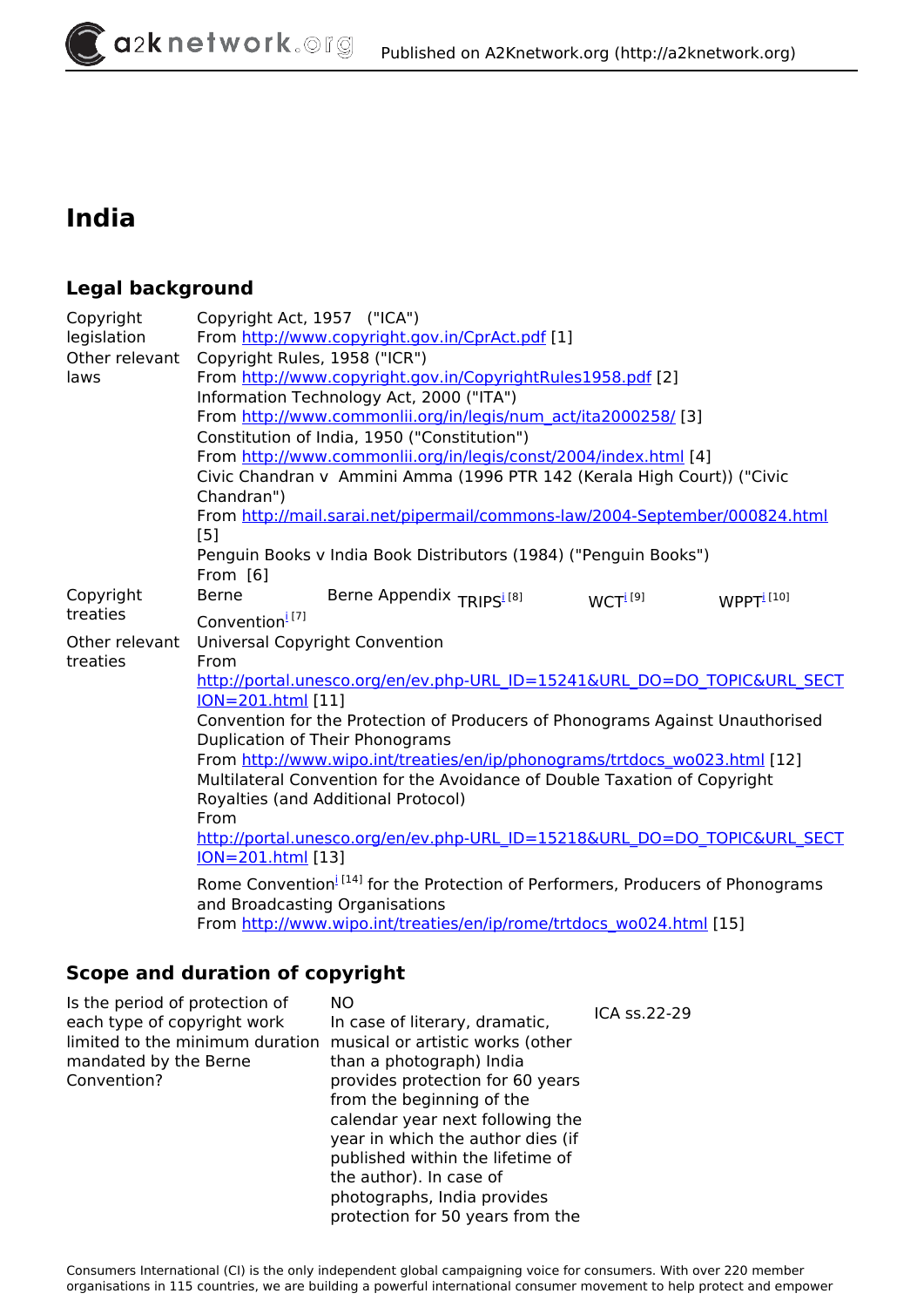$\int$ a2k network.org

|                                                                                                                                                                                                                                                                         | next calendar year after. For<br>cinematographic works, India<br>provides protection for 60 years<br>from the beginning of the<br>calendar year after publication.<br>For sound recordings, India<br>provides protection for 60 years<br>from publication - this is a<br>separate and additional category<br>to the "musical works" described                                 |                                          |
|-------------------------------------------------------------------------------------------------------------------------------------------------------------------------------------------------------------------------------------------------------------------------|-------------------------------------------------------------------------------------------------------------------------------------------------------------------------------------------------------------------------------------------------------------------------------------------------------------------------------------------------------------------------------|------------------------------------------|
| Must a work be fixed in some<br>material form before copyright<br>attaches?                                                                                                                                                                                             | in the Berne Convention.<br><b>YES</b><br>There is no single provision<br>requiring this, but by implication,<br>as the definition of literary,<br>dramatic, musical and artistic<br>works; cinematograph films;<br>sound recordings; and computer<br>programmes are all such that<br>fixation is implicit. Also, such a<br>requirement has been read in<br>through case law. | ICA s.2(f), (ffc), (h), (o), (p), $(xx)$ |
| Is the exercise of copyright<br>subject to competition law, for<br>example by compulsory licensing statute of "competition law",<br>or regulation of royalties in the<br>case of copyright holders who<br>misuse their monopoly power?                                  | <b>YES</b><br>While not directly subject to a<br>there are two provisions in the<br>Copyright Act, ss. 31 and 31A,<br>that provide for compulsory<br>licences in works withheld from<br>the public and in unpublished<br>Indian works, if the Copyright<br>Board so deems, after hearing<br>both sides.                                                                       | ICA ss.31, 31A                           |
| Is the exercise of copyright<br>subject to compliance with a bill While the Freedom of Speech<br>of rights or similar human rights and Expression is guaranteed by<br>instrument, for example by<br>preventing copyright from being<br>used to stifle protected speech? | <b>LIMITED</b><br>Article $19(1)(a)$ of the Indian<br>Constitution, the interface<br>between copyright and the<br>Constitutional right to free<br>speech has not been tested in<br>court, nor are there any<br>authoritative pronouncements on<br>it.                                                                                                                         | Constitution Arts. $19(1)(a)$ , $19(2)$  |
| Does the compilation of a<br>database of non-original material Or rather, a non-original<br>fall outside the scope of<br>copyright?                                                                                                                                     | <b>YES</b><br>compilation of a database of<br>materials falls outside the scope<br>of copyright, even though a<br>"literary database" (which<br>satisfies the requirement of<br>originality) is within the scope of<br>copyright.                                                                                                                                             | ICA S.2(0)                               |
| Do exceptions and limitations in<br>national copyright law prevail<br>over contracts purporting to limit on copyright law, but there are<br>or override them?                                                                                                           | <b>YES</b><br>There is no such ruling directly<br>cases which state that statutory<br>rights may not be limited by<br>contract, unless the statute                                                                                                                                                                                                                            |                                          |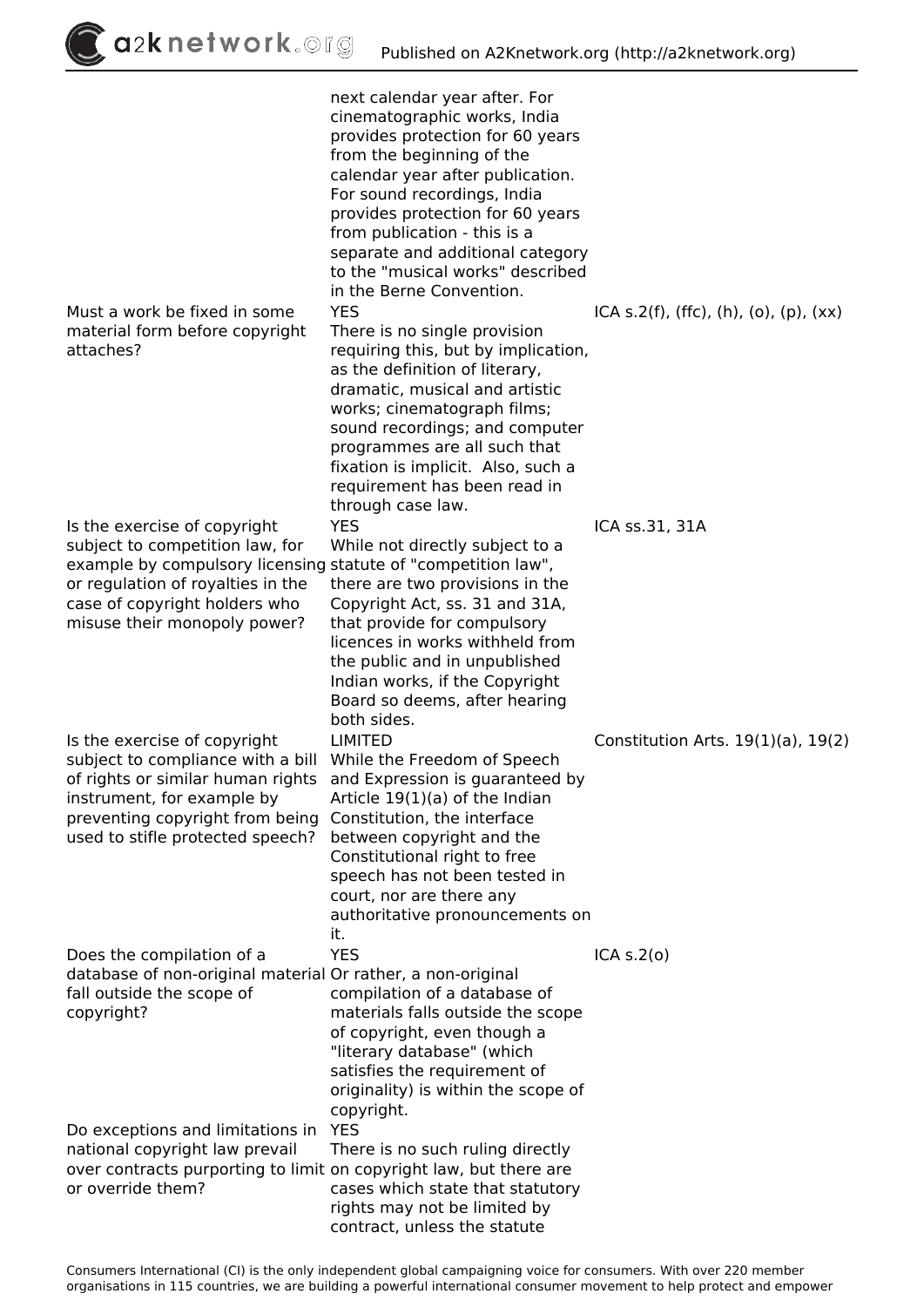*indicates otherwise.*

#### **Freedoms to access and use**

| By Home Users | Is time, space and<br>format shifting allowed<br>(such as ripping music | <b>YES</b><br>There is a broad<br>exception covering fair                             | ICA $ss.52(1)(a)$ , $14(d)$ ,<br>14(e) |
|---------------|-------------------------------------------------------------------------|---------------------------------------------------------------------------------------|----------------------------------------|
|               | from CD to an MP3<br>player)?                                           | dealing <sup>[16]</sup> of literary,<br>dramatic, musical or<br>artistic work for the |                                        |
|               |                                                                         | purposes of private use,                                                              |                                        |
|               |                                                                         | including research.                                                                   |                                        |
|               |                                                                         | This exception doesn't<br>cover sound recordings                                      |                                        |
|               |                                                                         | or cinematograph films.                                                               |                                        |
|               |                                                                         | If format shifting is taken                                                           |                                        |
|               |                                                                         | to be an adaptation of                                                                |                                        |
|               |                                                                         | format, then sound                                                                    |                                        |
|               |                                                                         | recordings and<br>cinematograph films will                                            |                                        |
|               |                                                                         | be considered as                                                                      |                                        |
|               |                                                                         | allowed, since the right                                                              |                                        |
|               |                                                                         | of adaptation is not a                                                                |                                        |
|               |                                                                         | right vested in the                                                                   |                                        |
|               |                                                                         | copyright holder of<br>sound recordings and                                           |                                        |
|               |                                                                         | cinematograph films.                                                                  |                                        |
|               |                                                                         | Further, in other areas of                                                            |                                        |
|               |                                                                         | law (like tax), the                                                                   |                                        |
|               |                                                                         | authorities have                                                                      |                                        |
|               |                                                                         | accepted time-shifting<br>equipment, and in                                           |                                        |
|               |                                                                         | everyday life                                                                         |                                        |
|               |                                                                         | time/space/format-shiftin                                                             |                                        |
|               |                                                                         | g continues unabated.                                                                 |                                        |
|               | Can consumers                                                           | <b>LIMITED</b><br>There is a broad                                                    | ICA s.52(1)(a)                         |
|               | reproduce copyright<br>material for their own                           | exception which states                                                                |                                        |
|               | use in the original                                                     | that fair dealing of                                                                  |                                        |
|               | format, for example for                                                 | literary, dramatic,                                                                   |                                        |
|               | backup purposes?                                                        | musical or artistic work                                                              |                                        |
|               |                                                                         | for the purposes of<br>private use, including                                         |                                        |
|               |                                                                         | research, is not                                                                      |                                        |
|               |                                                                         | copyright infringement.                                                               |                                        |
|               |                                                                         | This doesn't seem to                                                                  |                                        |
|               |                                                                         | cover sound recordings                                                                |                                        |
|               |                                                                         | and cinematograph<br>films.                                                           |                                        |
|               | Can works be                                                            | <b>LIMITED</b>                                                                        |                                        |
|               | communicated to a                                                       | While no such broad                                                                   | ICA $ss.52(1)(f)$ and                  |
|               | limited public (for                                                     | exception is mentioned                                                                | 52(1)(k)                               |
|               | example, family and                                                     | in the statute, a number                                                              |                                        |
|               | friends) without<br>infringing copyright?                               | of different provisions<br>exist. The statute                                         |                                        |
|               |                                                                         | includes all of these as                                                              |                                        |
|               |                                                                         | fair dealing: "the reading                                                            |                                        |

*or recitation in public of*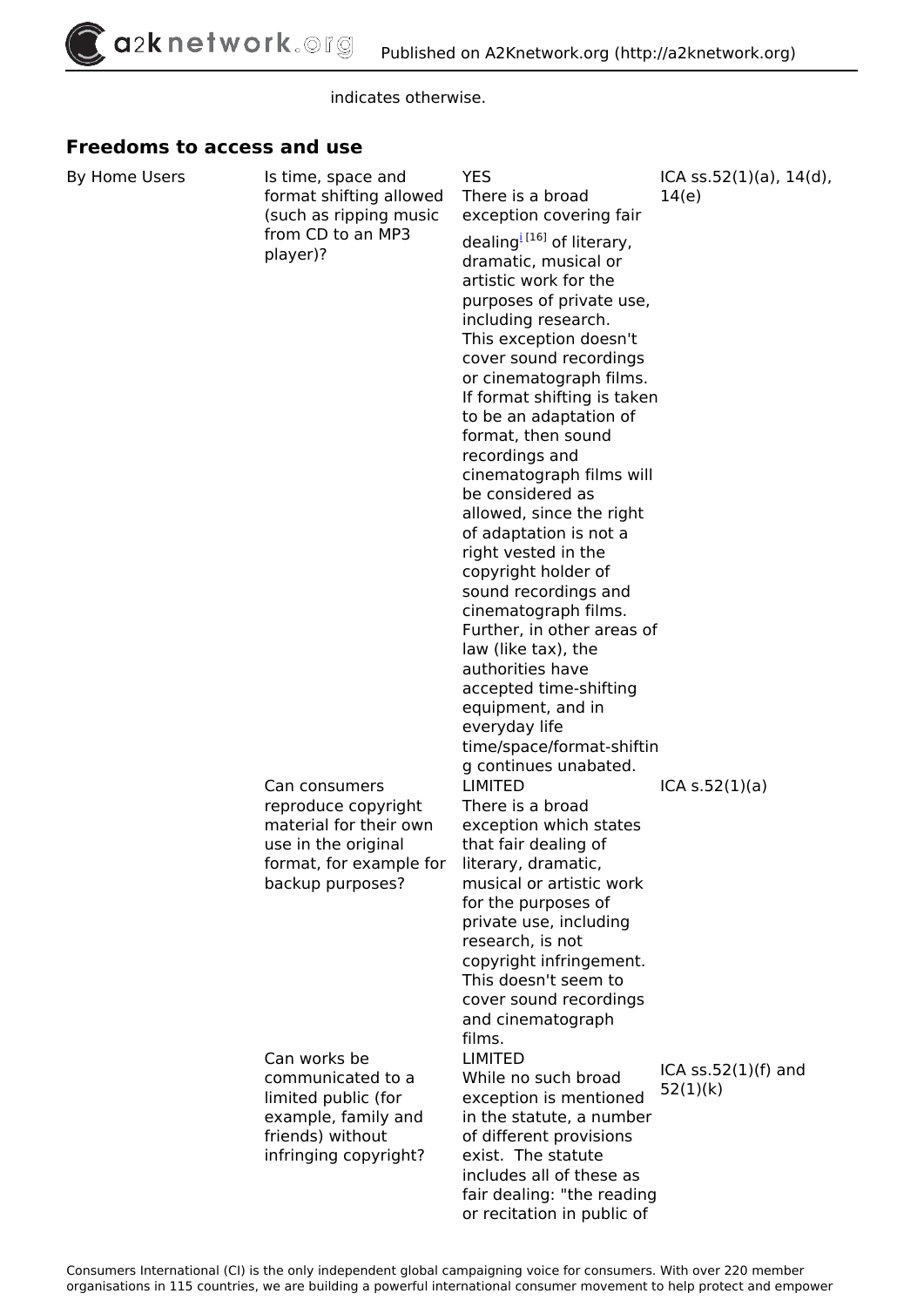a2knetwork. Org

*any reasonable extract from a published literary or dramatic work; the causing of a recording to be heard in public by utilising it, in an enclosed room or hall meant for the common use of residents in any residential premises (not being a hotel or similar commercial establishment) as part of the amenities provided exclusively or mainly for residents therein; or as part of the activities of a club or similar organisation which is not established or conducted for profit; as part of the activities of a club, society or other organisation which is not established or conducted for profit." It doesn't cover cinematograph films. But "friends and family" may possibly not be considered "public". In any other cases may reproductions be made on a private, noncommercial basis, for use is wide. But whether example through peer-to-peer file sharing? peer-to-peer file sharing LIMITED The exception allowing fair dealings for private it would cover is not clear. ICA s.52(1)(a) Are blank media and computer hardware sold free of compulsory levies collected for copyright owners? YES For Education Is reproduction permitted for the purposes of research or exception which states study? YES There is a broad that fair dealing of literary, dramatic, musical or artistic work for the purposes of private use, including research, is not copyright infringement. There is also a specific exception for reverse engineering of software[i](http://a2knetwork.org/fr/glossary/term/63) [17] for purposes of study and research. ICA s.52(1)(a), s.52(1)(aa), and s.52(1)(p) Is it permissible to copy an entire work and to LIMITED If such activity comes ICA s.52(1)(a)*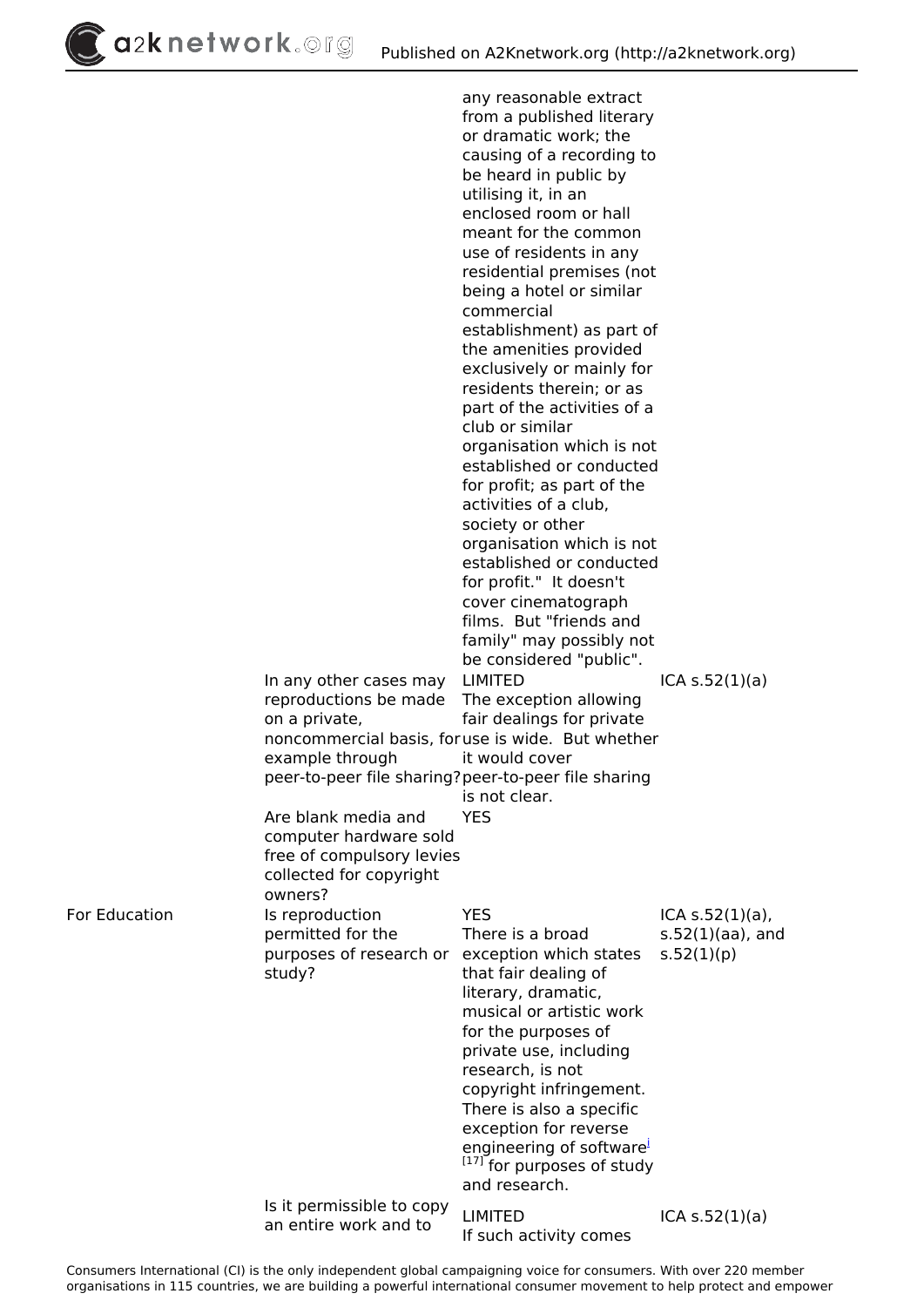$\int$ a2k network.org

| make any number of<br>copies?                                                                                                                          | within the judicial<br>reading of the phrase<br>"fair dealing in.", and<br>that would depend on<br>the facts of the case.<br>Multiple copies would be<br>more difficult to<br>substantiate as fair                                                                                                                                                                                                                                                     |                        |
|--------------------------------------------------------------------------------------------------------------------------------------------------------|--------------------------------------------------------------------------------------------------------------------------------------------------------------------------------------------------------------------------------------------------------------------------------------------------------------------------------------------------------------------------------------------------------------------------------------------------------|------------------------|
| Does any such research                                                                                                                                 | dealings.<br>LIMITED                                                                                                                                                                                                                                                                                                                                                                                                                                   | ICA $s.52(1)$ (h) and  |
| and study provision<br>cover distance and<br>online education?                                                                                         | Literary, dramatic,<br>musical or artistic work<br>may be reproduced by a<br>teacher or a pupil in the<br>course of instruction.<br>"Course of instruction"<br>doesn't seem to be<br>limited statutorily. But<br>for cinematograph films<br>and sound recordings,<br>"the audience [must be]<br>limited to such staff and<br>students, the parents<br>and guardians of the<br>students and persons<br>directly connected with<br>the activities of the | 52(1)(i)               |
| May translations of                                                                                                                                    | institution".<br><b>LIMITED</b>                                                                                                                                                                                                                                                                                                                                                                                                                        | ICA s.32               |
| works be made for<br>educational purposes?                                                                                                             | If the translation is for<br>educational or scholarly<br>purposes, an application<br>may be made to the<br>Copyright Board after<br>three years from the<br>date of publication of the<br>source material. If the<br>language is not one in<br>general use in<br>"developed countries",<br>the application may be<br>made in one year from<br>the date of publication.                                                                                 |                        |
| May works be<br>reproduced and                                                                                                                         | <b>YES</b><br>Literary, dramatic,                                                                                                                                                                                                                                                                                                                                                                                                                      | ICA $s.52(1)(h)$ , and |
| published by educational musical or artistic work<br>institutions in connection may be reproduced by a<br>with systematic<br>instructional activities? | teacher or a pupil in the<br>course of instruction.<br>"Course of instruction"<br>doesn't seem to be<br>limited statutorily. But<br>for cinematograph films<br>and sound recordings,<br>"the audience [must be]<br>limited to such staff and<br>students, the parents<br>and guardians of the<br>students and persons                                                                                                                                  | s.52(1)(i)             |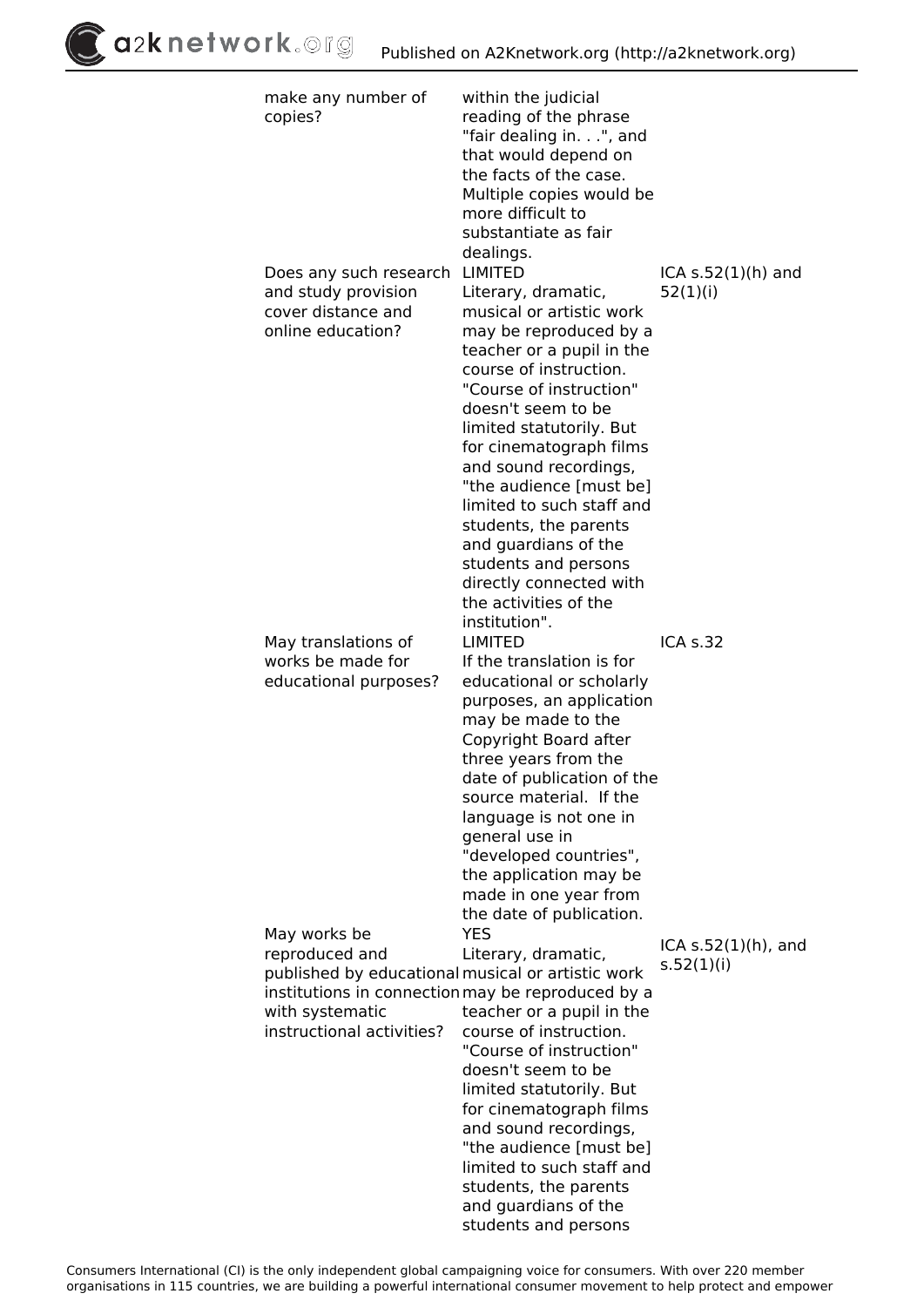*directly connected with the activities of the institution". Online Is hyperlinking to a Web YES site allowed without permission of the site's owner? No provision in the Copyright Act covers this within rights of the copyright holder, so it is presumably allowed. Are temporary or transient copies, incidental to a lawful use, excepted from copyright? YES This would presumably be covered by the "fair dealing for private use" exception and the temporary back-up copy of software exception. ICA ss.52(1)(a), 52(1)(aa) Is caching of Web content permitted? LIMITED If it is not for private use or for research, it would not be allowed. So, caching by third-parties is presumably not allowed. But caches on one's own computer may presumably be deemed non-infringing use. ICA s.52(1)(a) Are ISPs protected from LIMITED liability for infringements Under the Information by third parties, because Technology Act, 2000, a the law either does not network service provider impose liability upon intermediaries or limits their liability in certain circumstances? is not liable if the "offence or contravention was committed without his knowledge" or if it "had exercised all due diligence to prevent the commission of such offence or contravention". Please note that this section might undergo substantial change if an amendment that was approved by one House of the Parliament is approved by the other as well. ITA s.79 Do ISPs provide Internet YES access without conducting filtering or monitoring for potential copyright-infringing material? Are the names and personal information of customers who are alleged to have engaged in copyright-infringing NO*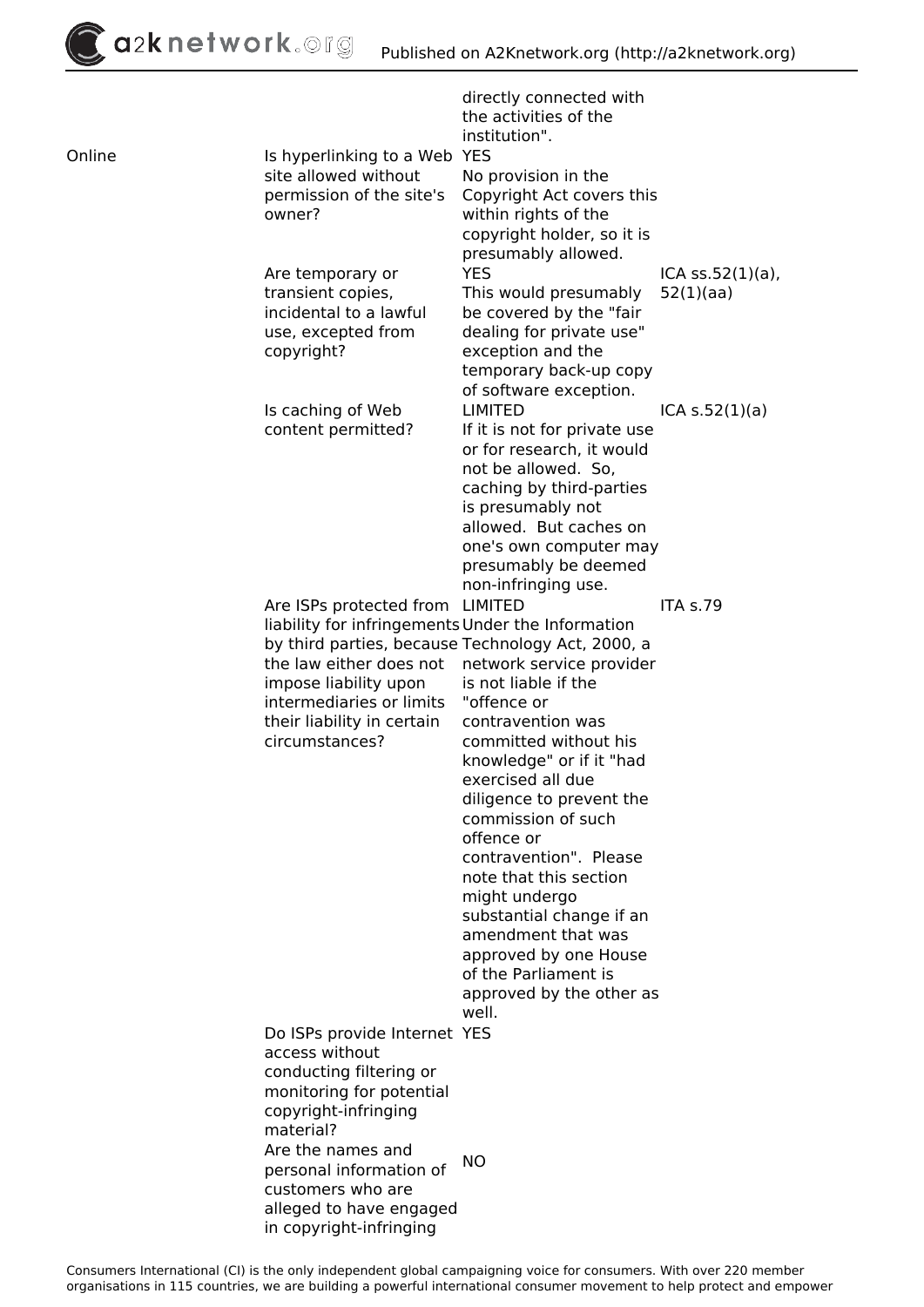|                     | behaviour protected<br>from disclosure by their<br>ISP <sub>S</sub> ?                                               |                                                                                                                                                                                                                                                                                                                                                                                                                                                                                                                                                                                                                                                                                                 |                                           |
|---------------------|---------------------------------------------------------------------------------------------------------------------|-------------------------------------------------------------------------------------------------------------------------------------------------------------------------------------------------------------------------------------------------------------------------------------------------------------------------------------------------------------------------------------------------------------------------------------------------------------------------------------------------------------------------------------------------------------------------------------------------------------------------------------------------------------------------------------------------|-------------------------------------------|
| By content creators | Can a recording or<br>performance of a<br>musical work be made<br>under compulsory<br>license from the<br>composer? | <b>LIMITED</b><br>Only when the work has<br>been withheld from the<br>public.                                                                                                                                                                                                                                                                                                                                                                                                                                                                                                                                                                                                                   | <b>ICA s.39</b>                           |
|                     | Can copyright works be<br>non-commercially<br>remixed or mashed up<br>into new works?                               | LIMITED<br>In the case of literary,<br>artistic and musical<br>works, only if it is for<br>"private use", since<br>adaptation rights belong<br>exclusively to the<br>copyright holder. For<br>sound recordings and<br>cinematograph films,<br>"adaptation" is not one<br>of the rights granted to<br>the rights-holder.                                                                                                                                                                                                                                                                                                                                                                         | ICA $ss.52(1)(a)(i)$ , $14(d)$ ,<br>14(e) |
|                     | May computer software<br>be reverse engineered<br>for the purpose of<br>creating interoperable<br>software?         | <b>YES</b><br>But with the<br>requirements that: a) the<br>person be legally in<br>possession of such<br>software; b) such<br>information is not<br>otherwise readily<br>available.                                                                                                                                                                                                                                                                                                                                                                                                                                                                                                             | $ICA$ ss.52 $(1)(ab)$ ,<br>52(1)(ac)      |
|                     | Is the incidental<br>inclusion of a work in<br>other material<br>permitted?                                         | <b>LIMITED</b><br>The statute explicitly<br>mentions such a<br>permission only in the<br>making of a<br>cinematograph film by<br>allowing "the inclusion in<br>a cinematograph film of<br>any artistic work<br>permanently situate in a<br>public place or any<br>premises to which the<br>public has access; or any<br>other artistic work, if<br>such inclusion is only by<br>way of background or is<br>otherwise incidental to<br>the principal matters<br>represented in the film".<br>However, courts would<br>be reluctant to include<br>incidental inclusion as<br>"infringement" where in<br>the context of the<br>entirety of the impugned<br>work, the "infringed"<br>part is small. | ICA S.52(1)(u)                            |
|                     |                                                                                                                     |                                                                                                                                                                                                                                                                                                                                                                                                                                                                                                                                                                                                                                                                                                 |                                           |

*Is there are copyright*

*YES ICA s.52(1)(a), Civic*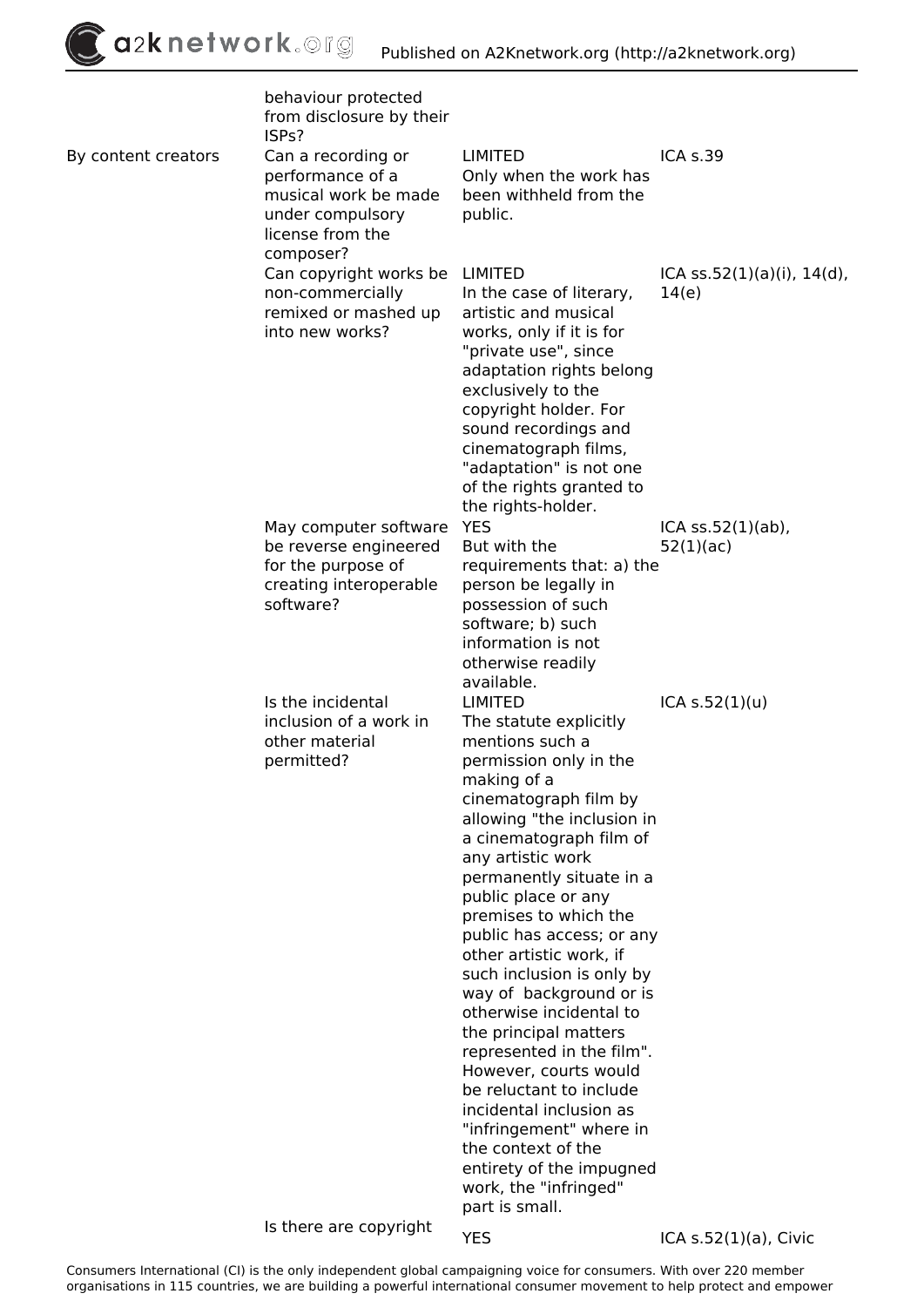$\int$ a2k network.org

|                     | exception for parody or While there is no<br>satire?<br>Is there a copyright<br>exception for                        | exception directly for<br>"parody" or "satire",<br>case law reveals that the<br>fair dealing provision for<br>criticism is read widely<br>by the courts to enable it<br>to encompass parody<br>also.<br><b>NO</b> | Chandran                                          |
|---------------------|----------------------------------------------------------------------------------------------------------------------|-------------------------------------------------------------------------------------------------------------------------------------------------------------------------------------------------------------------|---------------------------------------------------|
|                     | professional advice?<br>Do creators who license YES<br>their work retain the<br>moral right of<br>attribution?       |                                                                                                                                                                                                                   | ICA s.57(1)(a)                                    |
|                     | Does copyright law<br>contain provisions<br>regarding traditional<br>knowledge/folklore?                             | <b>LIMITED</b><br>But through case law,<br>"common stock ideas"<br>are excluded from being<br>deemed original, and<br>hence folklore will not be<br>copyrightable.                                                |                                                   |
| By the press        | Is there a copyright<br>exception for the news                                                                       | <b>YES</b>                                                                                                                                                                                                        | $ICA$ ss.52 $(1)(b)$ ,<br>$52(1)(m)$ , $52(1)(n)$ |
|                     | of the day?<br>May copyright material<br>be reproduced for the<br>purposes of review and<br>criticism?               | <b>YES</b><br>"Fair dealing" for the<br>purposes of review and<br>criticism would probably<br>include partial<br>reproduction, but might<br>not include complete<br>reproduction.                                 | ICA s.52(1)(a)(ii)                                |
|                     | May political speeches,<br>speeches in judicial<br>public speeches be used be freely reproduced,<br>for any purpose? | YES<br>While speeches in<br>proceedings and/or otherjudicial proceedings may 52(1)(q)(iv)<br>only fair dealings are<br>allowed of other public<br>speeches.                                                       | ICA ss.17(cc), 39,<br>$52(1)(b)$ , $52(1)(n)$ ,   |
|                     | May quotations be used NO<br>for any purpose?                                                                        | Only for purposes laid<br>down in the extensive<br>fair dealings provision.                                                                                                                                       | <b>ICA s.52</b>                                   |
| <b>By Libraries</b> | May libraries copy works LIMITED<br>that cannot reasonably<br>be obtained<br>commercially?                           | Only public libraries may<br>do so, and may make up<br>to three copies of such<br>works.                                                                                                                          | ICA S.52(1)(o)                                    |
|                     | May libraries copy works LIMITED<br>for users for the purpose While no explicit rule<br>of research or study?        | exists for this, this would<br>probably fall under the<br>fair dealings for<br>private-use/research<br>exception.                                                                                                 | ICA S.52(1)(a)                                    |
|                     | Is the reproduction of                                                                                               | <b>LIMITED</b>                                                                                                                                                                                                    | ICA ss.52(1)(p), 31A                              |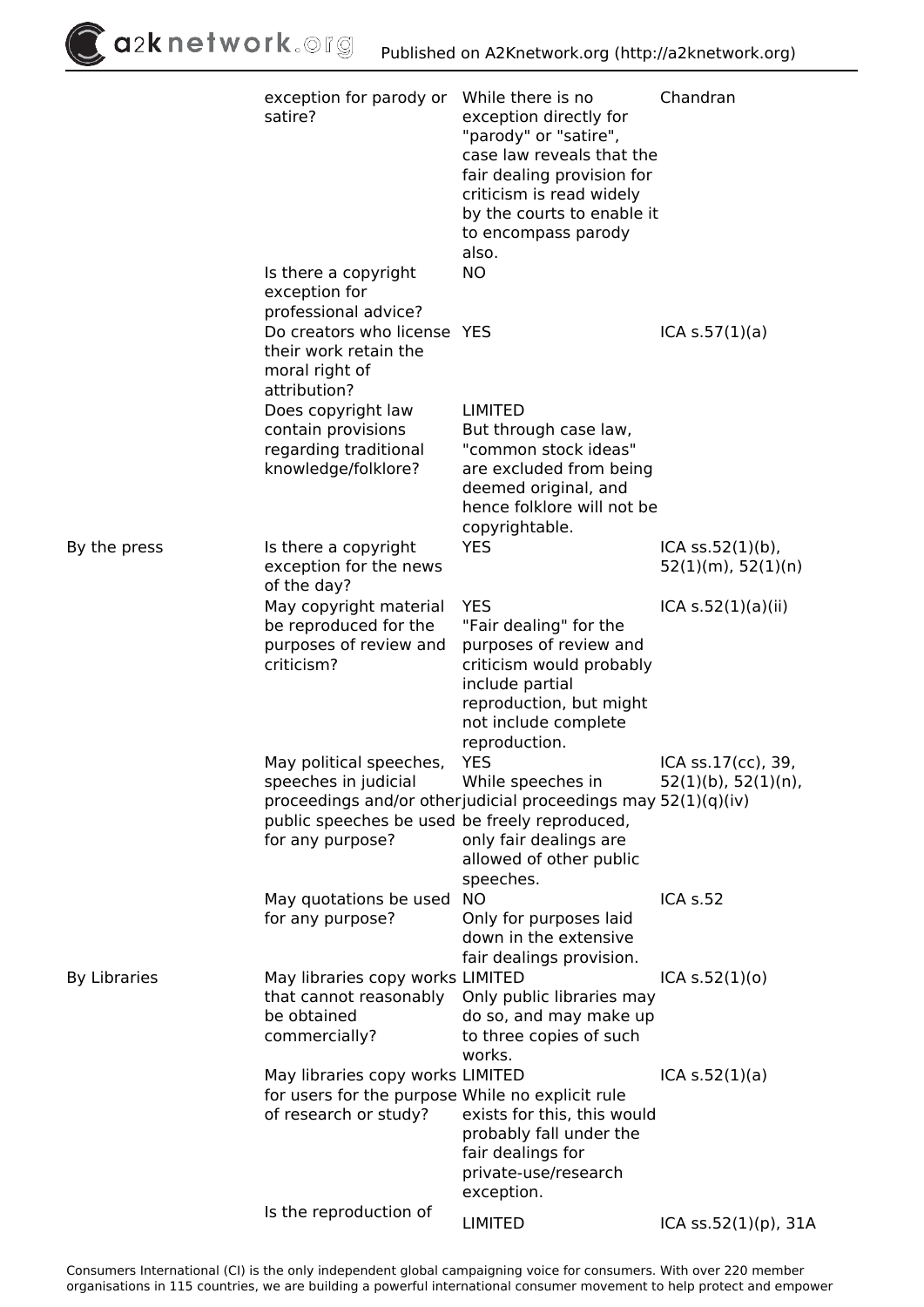|                   | unpublished works by<br>libraries permitted?                                                                                                    | The unpublished work<br>must be kept in a library,<br>museum, or other public<br>institution, and only after<br>sixty years from the<br>death of any known<br>author. Libraries may<br>also apply for a<br>compulsory licence of<br>the unpublished work |                      |
|-------------------|-------------------------------------------------------------------------------------------------------------------------------------------------|----------------------------------------------------------------------------------------------------------------------------------------------------------------------------------------------------------------------------------------------------------|----------------------|
|                   | Are libraries allowed to<br>make preservation or<br>archive copies of<br>materials in their<br>collections?                                     | under s.31A.<br><b>NO</b><br>No provision directly<br>covers this, though some<br>argue that it would come<br>under $s.52(1)(a)$ as<br>being for the purposes of<br>"private use, including<br>research".                                                | ICA s.52(1)(a)       |
| By disabled users | Is it permissible to copy LIMITED<br>or adapt work for the uself it is for private use,<br>of those with disabilities? yes, as it would be fair | dealing. It should be<br>noted that an<br>amendment proposed in<br>2006 would introduce<br>such an exception.                                                                                                                                            | ICA s.52(1)(a)       |
| In public affairs | Are laws excluded from<br>copyright?                                                                                                            | <b>LIMITED</b><br>They are under copyright<br>of the Government of<br>India, but they may be<br>freely reproduced,<br>provided some original<br>commentary is added.                                                                                     | ICA $s.52(1)(q)(ii)$ |
|                   | Are other governmental<br>works excluded from<br>copyright?                                                                                     | <b>LIMITED</b><br>No, they are not<br>excluded from copyright,<br>but wide fair dealings<br>rights are granted with<br>respect to a variety of<br>governmental works.                                                                                    | ICA $s.52(1)(q)$     |
|                   | Is there a copyright<br>exception for use of<br>material in judicial                                                                            | <b>YES</b>                                                                                                                                                                                                                                               | ICA S.52(1)(c)       |

### **Freedoms to share and transfer**

*proceedings?*

| May copyright works be freely<br>offered for commercial rental?                               | <b>LIMITED</b><br>While literary, musical, and<br>artistic works may freely be<br>rented out, the copyright owners<br>of cinematographic films and<br>sound recordings have the sole<br>right to commercial rental of the<br>works they own. | ICA ss. $14(d)(ii)$ , $14(e)(ii)$                            |
|-----------------------------------------------------------------------------------------------|----------------------------------------------------------------------------------------------------------------------------------------------------------------------------------------------------------------------------------------------|--------------------------------------------------------------|
| May a person in lawfully<br>possession of a copyright work<br>distribute, communicate or make | NO.                                                                                                                                                                                                                                          | ICA s.14(a)(iii), $14(c)$ (ii), $14(d)$ (iii),<br>14(e)(iii) |

*Consumers International (CI) is the only independent global campaigning voice for consumers. With over 220 member* organisations in 115 countries, we are building a powerful international consumer movement to help protect **მad**��**npt��**r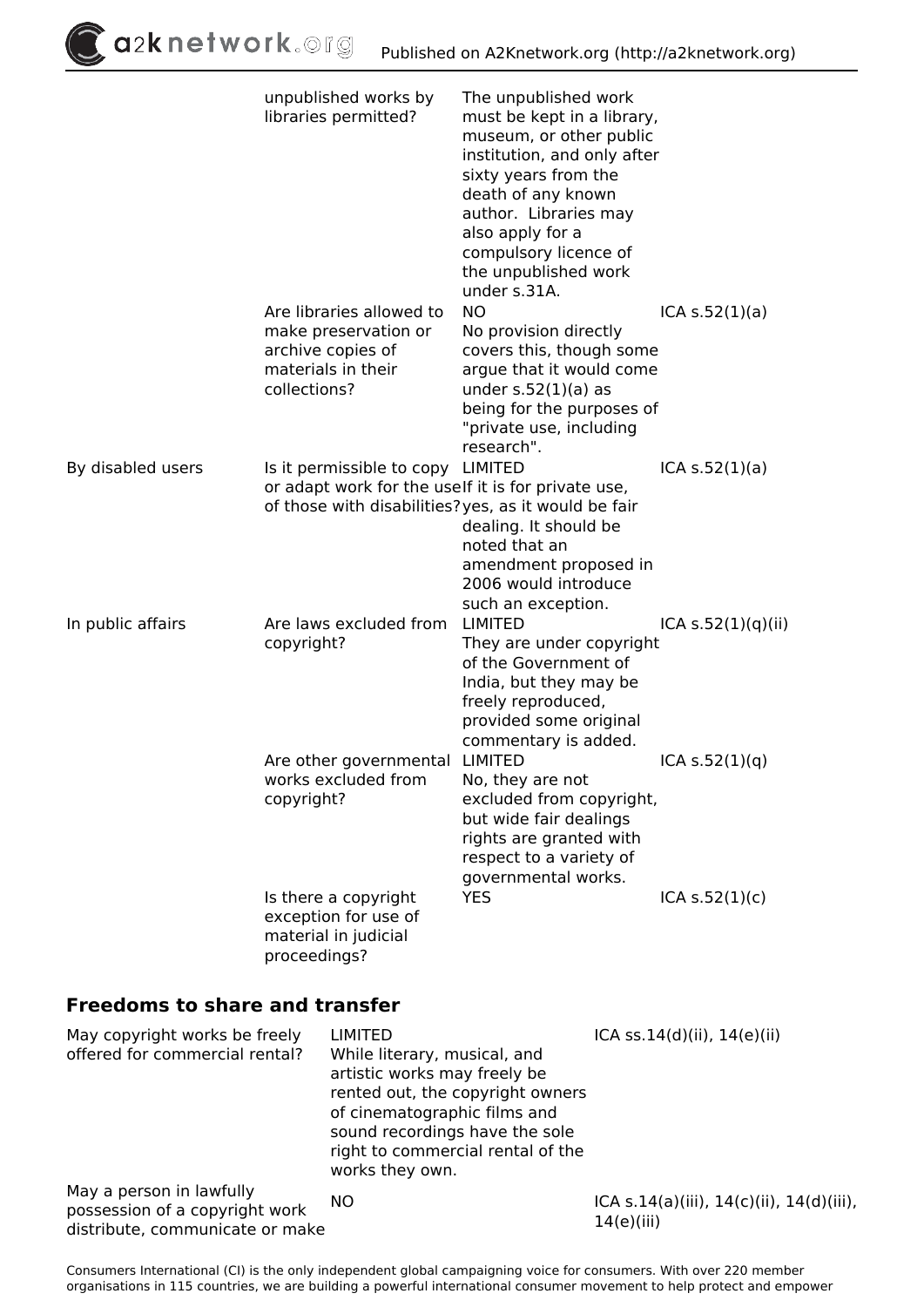*it available without reference to the copyright owner? May works be dedicated to the public domain[i](http://a2knetwork.org/fr/glossary/term/65) [18] without legal formality besides an overt act of relinquishment? NO A notice has to be given to the Registrar of Copyright in a prescribed manner. ICA s.21 Are orphaned works treated differently in the law to other copyright works, for example by allowing them to be compulsorily compulsory licensing of works licenced, limiting remedies, or by that aren't currently in releasing them into the public domain? YES Sections 31 read with 31A of the Copyright Act allow for publication, even if they aren't orphan works. Also, the prescribed procedure (under s.31A) must be followed to establish that the copyright owner cannot be found. ICA ss.31, 31A Is parallel importation permitted? LIMITED Importation of "copies made out Penguin Books of India of the work which if made in India would infringe copyright" is not permitted. Thus, by a plain reading of the statute, only infringing copies are prohibited from being imported. Since parallel imports are non-infringing copies, they are perfectly legal. There is no exclusive right given in India to sell copies of a copyrighted work - only one to issue copies (not already in circulation) to the public. That said, a single-judge bench of the Delhi High Court ruled in 1984 that only licensees have the right to import copyrighted material into India. This decision has binding value only in Delhi. ICA ss.51(b)(iv), 53, 14(a)(ii), and Are there incentives for the use, production and dissemination of free and open source software within copyright law or elsewhere project that encourages usage of in national law/policy? LIMITED It is not uniform. There are things such as the e-Courts FOSS[i](http://a2knetwork.org/fr/glossary/term/70) [19] in the judiciary. There are also state-level (provincial government-level) policies regarding FOSS (in the state of Kerala, for instance). See [http://kvtrust.blogspot.com/2007/](http://kvtrust.blogspot.com/2007/07/new-chapter-in-judiciary-and.html) [07/new-chapter-in-judiciary-and.](http://kvtrust.blogspot.com/2007/07/new-chapter-in-judiciary-and.html) [html](http://kvtrust.blogspot.com/2007/07/new-chapter-in-judiciary-and.html) [20] and http://itforum.kerala.gov.in/site/ modules/content/?id=1. Are there incentives for the use, production and dissemination of open access[i](http://a2knetwork.org/fr/glossary/term/68) [21] material (e.g. textbooks) within copyright law or elsewhere in national law / LIMITED The University Grants Commission has mandated a policy under which masters and doctorate theses must be*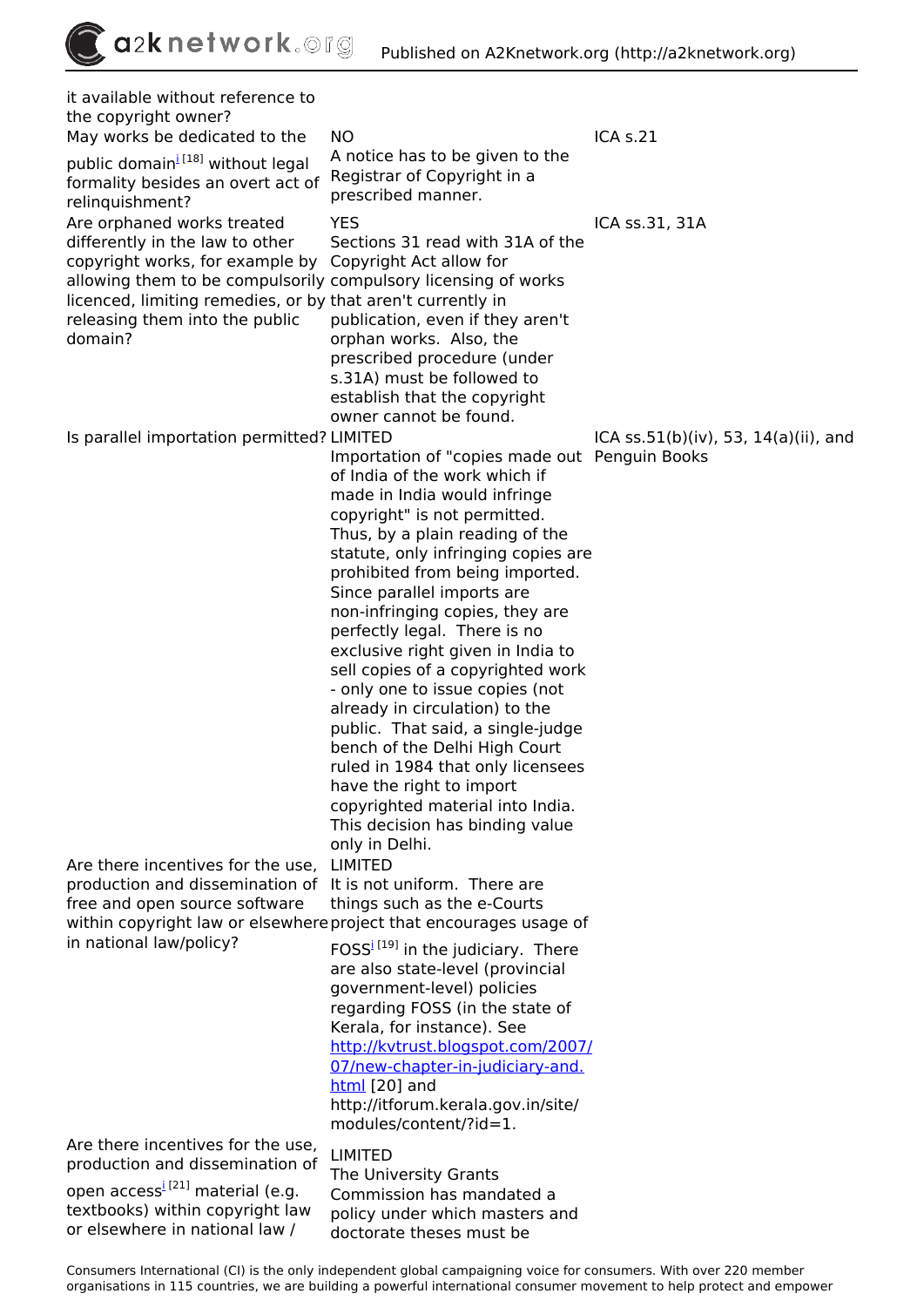$\int$ a2knetwork.©rg

| policy?                                                                                                                                                                                                                               | published online in an<br>e-repository. Additionally, some<br>government-funded universities<br>and governmental research<br>institutions have been promoting<br>open access, and some are even<br>putting in place open access<br>policies. But there doesn't exist<br>any national policy on that.                                                |                                                      |
|---------------------------------------------------------------------------------------------------------------------------------------------------------------------------------------------------------------------------------------|-----------------------------------------------------------------------------------------------------------------------------------------------------------------------------------------------------------------------------------------------------------------------------------------------------------------------------------------------------|------------------------------------------------------|
| <b>Administration and enforcement</b>                                                                                                                                                                                                 |                                                                                                                                                                                                                                                                                                                                                     |                                                      |
| What is the maximum penalty for Rs.200000 (around USD 4000),<br>copyright infringement for an<br>individual?                                                                                                                          | and a maximum imprisonment of<br>6 months (for first offence) and 3<br>years (for second and<br>subsequent offences)                                                                                                                                                                                                                                | ICA ss.63, 63A                                       |
| What is the maximum penalty for Same as above. Rs.200000<br>copyright infringement for a<br>corporation?                                                                                                                              | (around USD 4000), and a<br>maximum imprisonment of 6<br>months (for first offence) and 3<br>years (for second and<br>subsequent offences).                                                                                                                                                                                                         | ICA s.69                                             |
| Is registration of copyright<br>required before it may be<br>enforced in court?                                                                                                                                                       | <b>NO</b><br>Registration only creates a<br>(rebuttable) prima facie<br>presumption of validity.                                                                                                                                                                                                                                                    | ICA s.48                                             |
| Is there a distinction between<br>personal versus (large-scale)<br>commercial use?                                                                                                                                                    | <b>YES</b><br>Fair dealings for the purposes of<br>private use are not treated as<br>copyright infringement.<br>Furthermore, the proviso to<br>s.63(b) allows for a jail term of<br>less than six months and a fine of<br>less than INR 50,000 in cases<br>where the wilful infringement<br>was not for gain in the course of<br>trade or business. | ICA $ss.52(1)(a)$ , $63(b)$ proviso                  |
| Is the creation or distribution of<br>devices that can circumvent<br>technological protection<br>measures (TPM <sup>i [22]</sup> ) permitted,<br>where such devices can be used<br>for purposes that would not<br>infringe copyright? | <b>YES</b><br>There is no statutory bar on<br>circumvention devices.                                                                                                                                                                                                                                                                                |                                                      |
| Is the use of such devices by<br>consumers permitted for any<br>purpose that would not infringe<br>copyright?                                                                                                                         | <b>YES</b><br>Since there is no bar, it is<br>presumably allowed.                                                                                                                                                                                                                                                                                   |                                                      |
| Does national copyright or<br>consumer protection law require<br>disclosure to consumers of the<br>existence of TPMs and any<br>potential limitations on the use of<br>TPM-protected material?                                        | <b>NO</b>                                                                                                                                                                                                                                                                                                                                           |                                                      |
| Are the operations of copyright<br>collectives subject to public<br>oversight?                                                                                                                                                        | <b>YES</b><br>The Central Government has to<br>judge whether the interests of                                                                                                                                                                                                                                                                       | ICA ss.33(4), 33(5), 36, 52B, and<br>ICR rules 14A-P |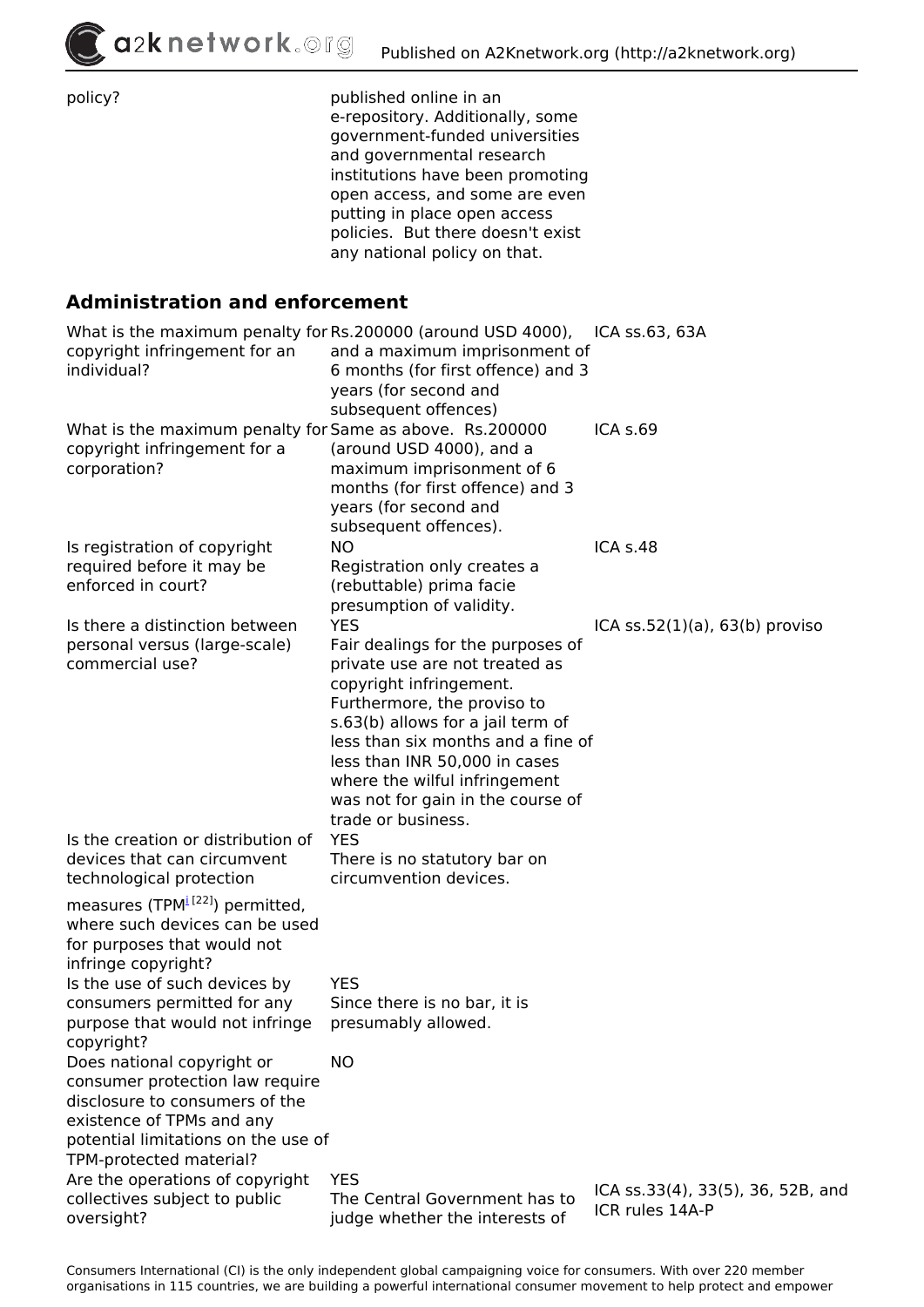| a2knetwork. Org                                                                                                                                    | Published on A2Knetwork.org (http://a2knetwork.org)                                                                                                                                                                                                                           |                  |
|----------------------------------------------------------------------------------------------------------------------------------------------------|-------------------------------------------------------------------------------------------------------------------------------------------------------------------------------------------------------------------------------------------------------------------------------|------------------|
|                                                                                                                                                    | copyright owners is being served<br>by the collectives, and it may<br>cancel the registration of that<br>copyright society after an<br>inquiry. The societies are also<br>required to periodically submit<br>financial returns and reports to<br>the Registrar of Copyrights. |                  |
| Is any portion of the revenues of NO<br>copyright collectives set aside for<br>benevolent purposes?                                                |                                                                                                                                                                                                                                                                               |                  |
| Are copyright collectives<br>precluded from using their<br>revenues for political lobbying?                                                        | <b>NO</b>                                                                                                                                                                                                                                                                     |                  |
| Is copyright enforced only                                                                                                                         | <b>YES</b>                                                                                                                                                                                                                                                                    |                  |
| through mechanisms provided by Intermediaries such as ISPs are<br>law, rather than through private not formally involved in the<br>intermediaries? | enforcement of Indian copyright<br>law.                                                                                                                                                                                                                                       |                  |
| Is the enforcement of copyright<br>restricted to civil or private law,<br>rather than attracting criminal<br>sanctions?                            | <b>NO</b>                                                                                                                                                                                                                                                                     | ICA ss.55, 63-70 |
| Are damages for copyright<br>infringement based on the loss<br>sustained, rather than by a<br>preestablished or statutory<br>damages award?        | <b>YES</b><br>While there is no pre-established<br>rate of damages, it is up to the<br>discretion of the court to award<br>appropriate damages in civil<br>cases (and up to the maximum<br>fine in criminal cases).                                                           | <b>ICA s.55</b>  |
| Is there provision to penalise the YES<br>wrongful allegation of copyright<br>infringement?                                                        |                                                                                                                                                                                                                                                                               | ICA s.60         |

## **Conclusions**

*India's Copyright Act is a relatively balanced instrument that recognises the interests of consumers through its broad private use exception, and by facilitating the compulsory licensing of works that*

*would otherw[i](http://a2knetwork.org/fr/glossary/term/45)se be unavailable. Neither has India rushed to accede to WIPO<sup><i>i*</sup> [23]</sup> Copyright Treaty, *which would expose India's consumers to the same problems experienced in other jurisdictions which have prohibited the use of circumvention devices to gain access to legally-acquired copyright material.*

*It is true that copyright infringement, particularly in the form of physical media, is widespread in India. However this must be taken in the context that India, although fast-growing, remains one of the poorest countries in the world. Although India's cultural productivity over the centuries and to the present day has been rich and prodigious, its citizens are economically disadvantaged as consumers of the culture to which they have contributed.*

**Source URL:** *<http://a2knetwork.org/reports2009/india>*

#### **Links:**

*[1] http://www.copyright.gov.in/CprAct.pdf*

*[2] http://www.copyright.gov.in/CopyrightRules1958.pdf*

*[3] http://www.commonlii.org/in/legis/num\_act/ita2000258/*

*[4] http://www.commonlii.org/in/legis/const/2004/index.html*

*[5] http://mail.sarai.net/pipermail/commons-law/2004-September/000824.html*